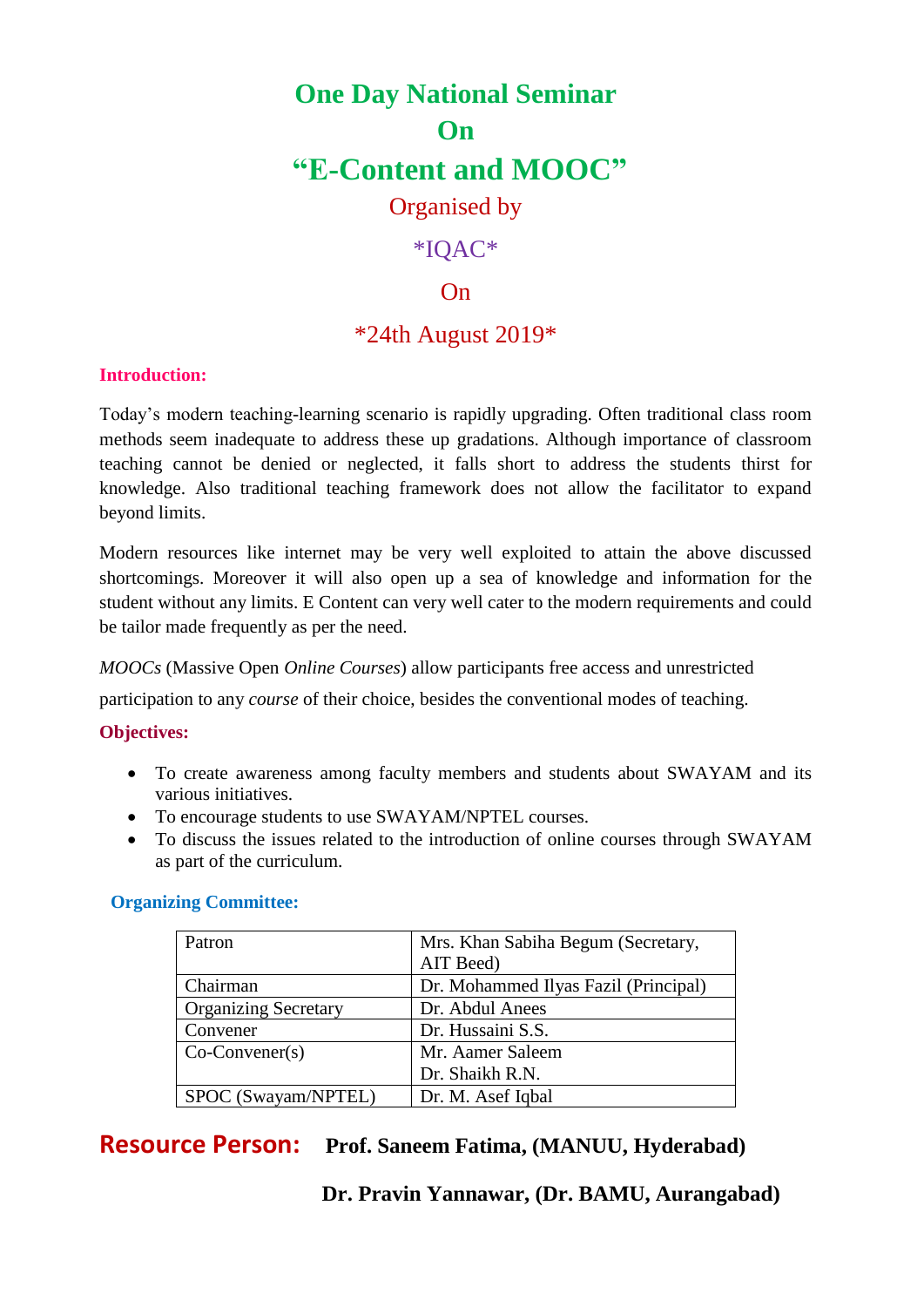| <b>Event</b>                          | <b>Guest Person</b>                                                                                              | <b>Venue</b>                          | <b>Timing</b>            |
|---------------------------------------|------------------------------------------------------------------------------------------------------------------|---------------------------------------|--------------------------|
| <b>Registration</b>                   |                                                                                                                  | <b>Ground Floor</b>                   | $9:00$ am to<br>10:30 am |
| <b>Inaugural Function</b>             | <b>President</b>                                                                                                 |                                       |                          |
|                                       | <b>Mrs Khan Sabiha Begum</b>                                                                                     |                                       |                          |
|                                       | Principal                                                                                                        | <b>Seminar Hall</b>                   |                          |
|                                       | Dr. Mohammed Ilyas Fazil                                                                                         | (Second Floor)                        | $10:30$ am to            |
|                                       | <b>Guest of Honour</b>                                                                                           |                                       | 12:00pm                  |
|                                       | <b>Prof. Saneem Fatima</b>                                                                                       |                                       |                          |
|                                       | (MANUU, Hyderabad)                                                                                               |                                       |                          |
| <b>Invited Talk I</b>                 | Prof. Saneem Fatima,                                                                                             | <b>Seminar Hall</b>                   |                          |
|                                       | (MANUU, Hyderabad)                                                                                               | (Second Floor)                        | $12:00 \text{ pm}$ to    |
|                                       | <b>Title:</b> Different online                                                                                   |                                       | $1:30$ pm                |
|                                       | <b>Courses on Swayam Platform</b>                                                                                |                                       |                          |
| <b>Invited Talk I</b>                 | Dr. Pravin Yannawar                                                                                              |                                       |                          |
|                                       | (Dr. BAMU, Aurangabad)                                                                                           | <b>Seminar Hall</b>                   | $2:30$ to                |
|                                       | Title: E Content                                                                                                 | (Second Floor)                        | $3:00$ pm                |
|                                       | Development                                                                                                      |                                       |                          |
| <b>Valedictory</b><br><b>Function</b> | Principal<br>Dr. Mohammed Ilyas Fazil<br><b>Guest of Honour</b><br>Dr. Pravin Yannawar<br>(Dr. BAMU, Aurangabad) | <b>Seminar Hall</b><br>(Second Floor) | $4:00$ pm<br>onwards     |

## **Proceedings:**

The Seminar has got enormous response from faculties and students across the country, **139**, participants participated, enjoyed the sessions delivered by the expert resource persons.

# **Outcomes of the Conference:-**

During the seminar all the participants have enjoyed the sessions deliberated by the resource persons, and interacted with them.